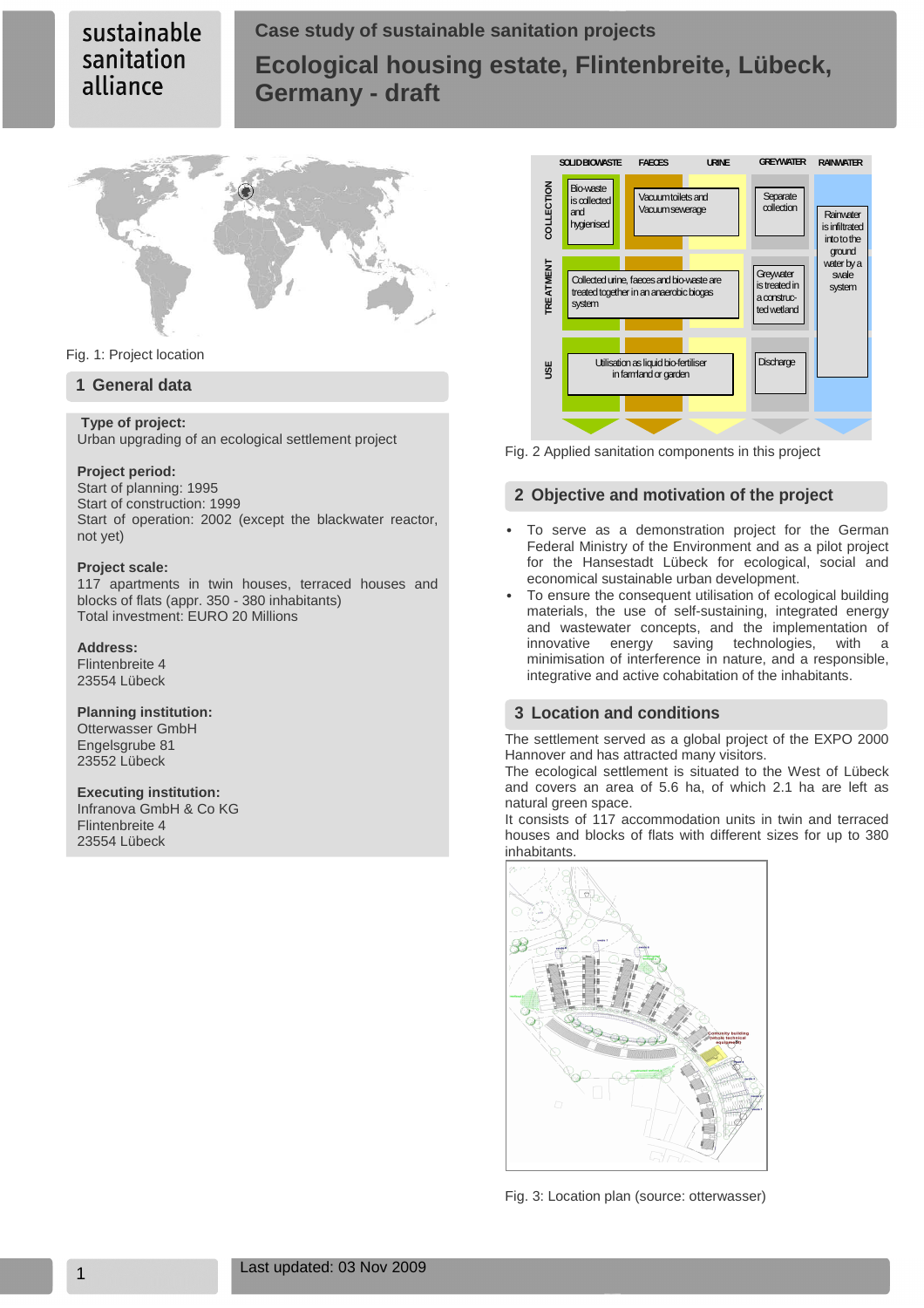# **Case study of sustainable sanitation projects Ecological housing estate, Flintenbreite, Lübeck, Germany - draft**



Fig. 4: Twin houses in Flintenbreite (source: Otterwasser GmbH)

It is planned as a nearly car-free settlement with a central parking area.

The special character of the settlement is based on a holistic ecological concept, which includes architecture, landscape planning, social cooperation, energy and sanitation.

## **4 Technologies applied**

The settlement is not connected to the public wastewater system. The wastewater is collected and treated in an internal cycle.

The rainwater of roofs and sealed areas is collected in small gutters and infiltrated to the groundwater in decentralised swales.

In the households vacuum toilets with a very low water consumption  $(0.7 - 1.2)$  per flush) are installed.



Shower Vacuum<br>Toilet Kitchen Stormwater Bathroom, Washing Blackwater Greywater Vacuum Bio-<br>waste Station Reed-bed<br>Filter Hygienisation Production of Digestor<br>(Biogas plant) **Biogas** Infiltration Heat and Electricity **Receiving Water** Storage Scheme of integrated wastewater concept Agriculture Project Lübeck Flintenbreite Legend: Source **OtterWasser** Engelsgrube 81<br>23552 Lübeck<br>Tel. 0451-70200-51<br>Fax 0451-70200-52 **Flows** Elements of the sanitation concept

Fig. 7: Flow chart of the system (source: Otterwasser)

This is followed by anaerobic digestion. The liquid residue is stored for a further stabilisation to produce an organic fertilizer. The treatment plant is still in its start up phase, as the settlement is not yet fully inhabited due to various reasons related to the real estate market.

The greywater (wastewater from the kitchen and bathroom) is transported by gravity pipes to several constructed wetlands. After a preliminary sedimentation the greywater is fed in intervals to the wetlands, constructed as vertical flown filters.



Fig. 6: Constructed wetland (source: Otterwasser)

## **5 Type of utilisation or reuse**

The liquid substrate of the anaerobic digestion of blackwater and biowaste will be collected by farming cooperative and used as an organic fertilizer. The biogas can be used for power and heat generation for the households in a combined heat and power unit. The treated greywater flows toward a nearby receiving water, with a portion infiltrating into the ground en route. The storm water is led back to the natural cycle by infiltration.



The blackwater (faeces and urine) is transported via a vacuum sewerage system to a central anaerobic digester. The organic waste from the kitchens is collected into a conditioning plant. There it is crushed separately and mixed together with the blackwater and initially treated by thermic hygienisation.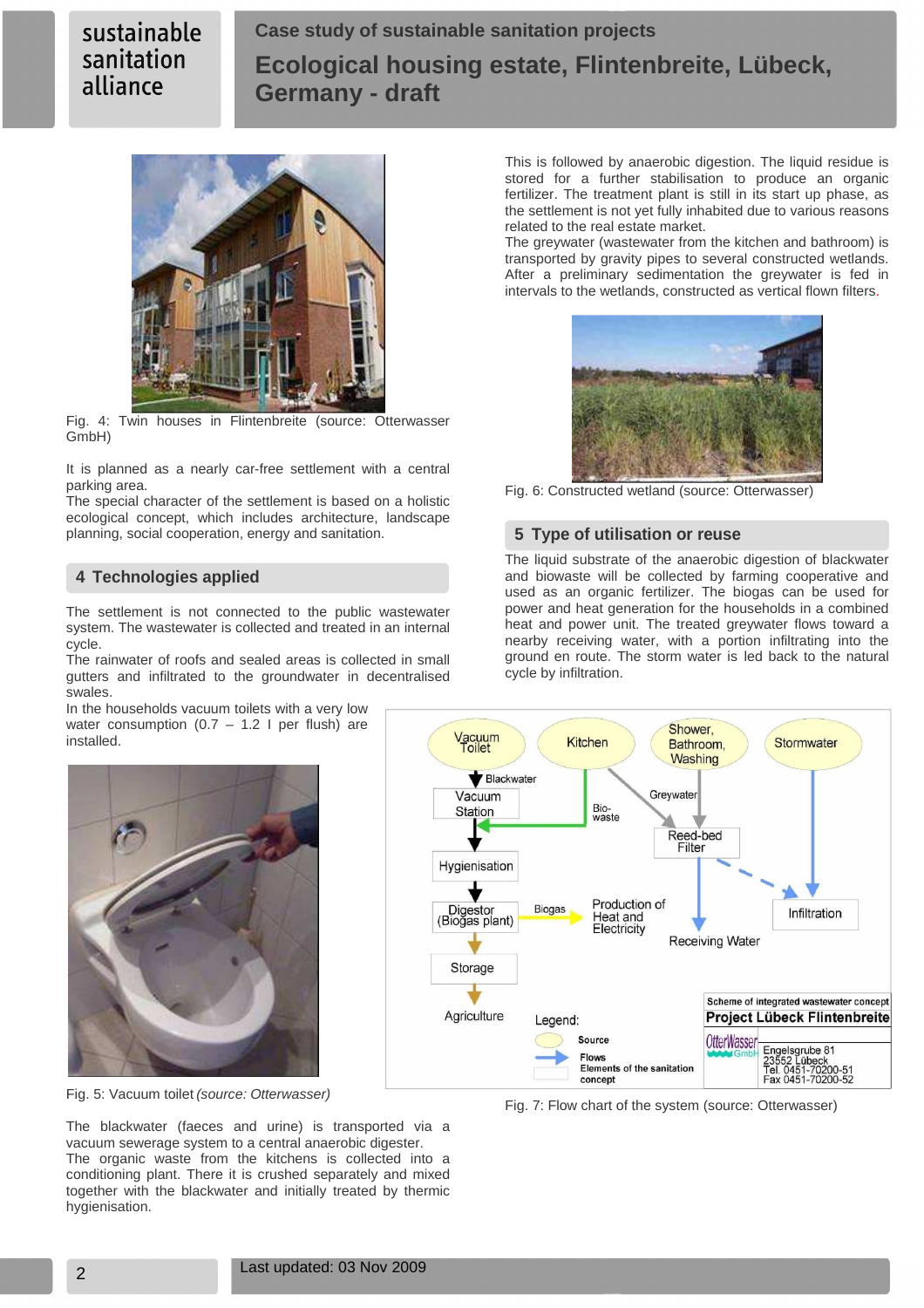# **Case study of sustainable sanitation projects Ecological housing estate, Flintenbreite, Lübeck, Germany - draft**



Fig. 8: Gutter and swale system for storm water (source: Otterwasser)

#### **6 Further project**

- Houses exceed the low energy consumption standard of the Federal State of Schleswig-Holstein.
- Adapted ventilation systems in the houses.
- Solar panels for water heating. (120m2). Photovoltaic plant on the common parking garage (50m2)
- Combined heat and power unit and gas fired condensing boilers cover a high rate of self-production of heat and electricity.
- Central electronic account system for energy (electricity and heatage) and water consumption.
- Large central community building for all technical systems with rooms for public use and four apartments.
- Scientific supervision of the project by the Technical University Hamburg-Harburg.

### **7 Project history**

Construction began in 1999 after the city of Luebeck approved a development plan for an ecological settlement. Unfortunately the investors for the buildings changed during the construction phase, causing delays and image problems followed by marketing difficulties.

The settlement is therefore still not completely finished and the infrastructure system is not yet be running at full capacity. Construction on the missing units restarted in 2005.

#### **8 Costs & economics**

The investment costs of the complete ecological housing settlement project in Lübeck Flintenbreite are approx. EUR 20 Mio.

The investment for the integrated sanitation system is appr. EUR 600.000

Investment costs for the sanitation system are appr. 40% higher than for the common wastewater system, while operation costs are estimated to be 25% less than in conventional settlements. This cannot yet be verified in detail, as the system is not yet fully operational. The additional energy demand through the vacuum system is about 25 KWh a year per inhabitant. But the photovoltaic plant and combined heat and power unit. Is balancing this increasing ongoing cost.

The project was partly funded by a demonstration program of the Federal German Ministry of Environment, Nature Conservation and Nuclear Safety, The Deutsche Bundesstiftung Umwelt, has funded a program of technical and scientific monitoring of the infrastructure system.

The economic benefits need to be updated.

#### **9 Operation & maintenance**

Most of the technical infrastructure systems are located in the central community building.

The operation is run by the infranova GmbH & Co. KG, which employs one person as technical staff. Yearly billing procedures with the house owners are based on the consumption of electricity, water, energy etc. The house owners are limited partners of the operating company.

#### **10 Design information & technical specifications**

Vacuum toilets (system Roevac by Roediger)

Vacuum canalisation of 50-65 mm diameter, laid in a sawtooth profile in the same line with other supply media (cost saving).



Fig. 9: Mixing and hygienisation unit, (source: Otterwasser)

Biogas plant in mesophile operation (37°C) with prel iminary hygienisation (1 hour at 70°C). The remaining time in the reactor betrays 21 Days.

Distribution of volume and nutrients of grey and blackwater in Flintenbreite:

Blackwater: (amount: 4.8 I/cap/d)

- N: 8g/cap.d
- P: 0.8 g/cap.d
- K: 0.7 g/cap.d

Greywater: (amount: 56 I/cap/d)

- N: 0.8g/cap.d
- P: 0.5g/cap.d
- K: 0.2g/cap.d

Concentration of greywater before and after treatment in constructed wetland (in mg/l):

| Load           |   | before | after |
|----------------|---|--------|-------|
| COD            |   | 502    | 59    |
| <b>BOD</b>     | t | 194    | 14    |
| <b>Total N</b> | ۰ | 12     | 2.7   |
| $NH_4-N$       | İ | 4.5    | 0.9   |
| <b>Total P</b> |   | 8      | 5.7   |
| $PO4-P$        | ٠ | 7.6    | 4.8   |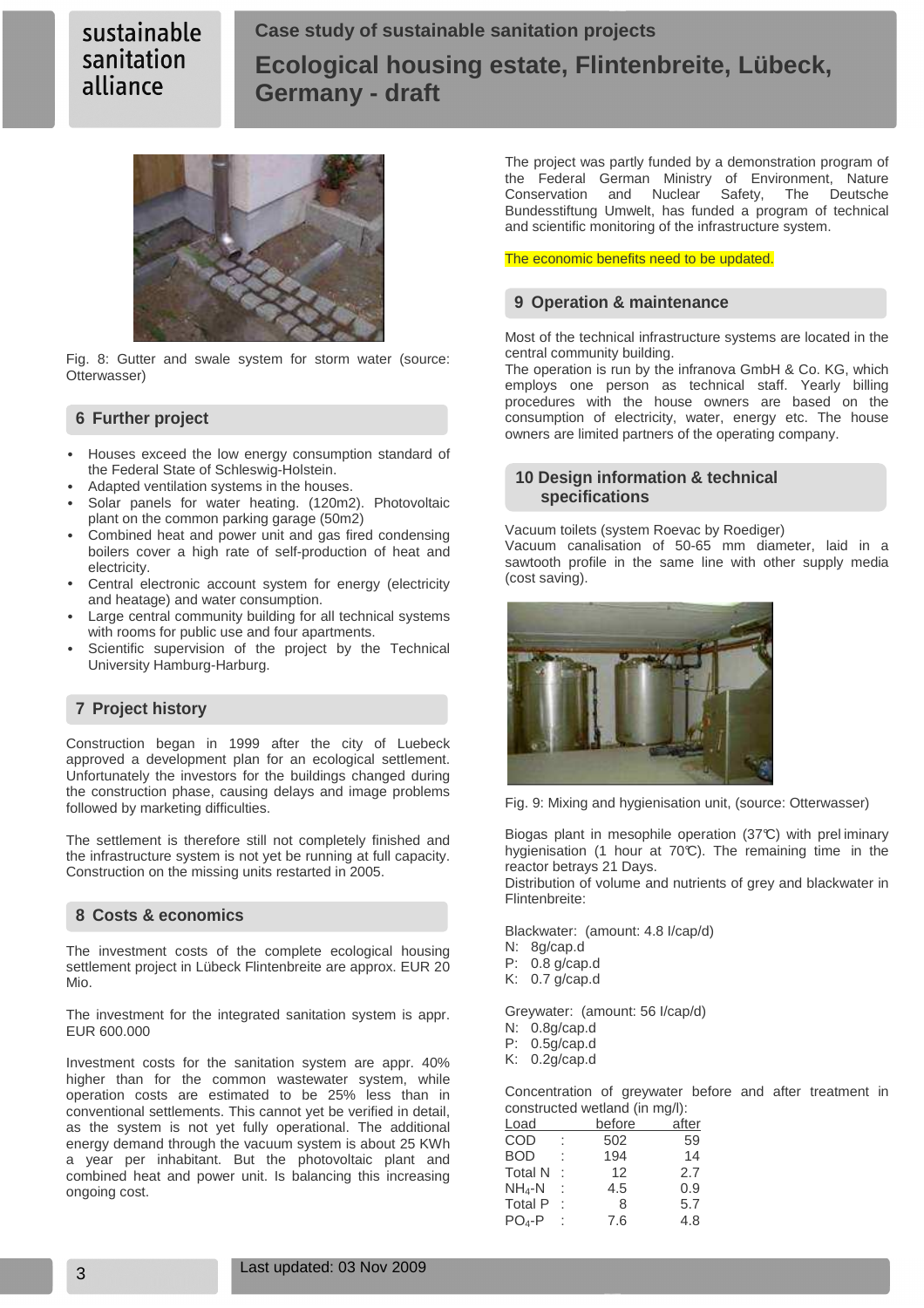## **11 Practical experience and lessons learnt**

The separation of different wastewater flows is possible for a high standard housing area of approx. 350 inhabitants with no operating problems.

A relatively high load of phosphorous in the greywater is caused by washing-up liquids. Washing powder tablets in particular contain up to 30% phosphorous. The inhabitants could be convinced to use different brands, which reduce the P-load in the greywater by 15%.

The technical installations are well accepted by the inhabitants. The vacuum system causes no loss of comfort, but a significant reduction of water consumption. The risk of clocking can be minimize into posing the pips 0.8 meter under the earth level (frost protected) and remembering the user not to dispose any objects through the toilets.

The quantities of water and air had to be adjusted during operating by the caretaker to optimise the system. Technicians had to get used to the new technologies. The experience gained with the first units caused a significantly higher efficiency in the further realisation.

## **12 Sustainability of the system**

The sustainability of the project concerns in the first instance the environment. As only the treated greywater is led into the receiving water body, the nutrient emission is significantly reduced by source separation compared to conventional systems (see table 1).

The total investment costs are higher than a conventional system in this case. But operating costs are estimated to be about 25% lower compared with the cost of a conventional system.

Life cycle assessment shows clear cost benefits for the new system.

Table 1: Qualitative indication of sustainability of system. A cross in the respective column shows assessment of the relative sustainability of project (+ means: strong point of project; o means: average strength for this aspect and – means: no emphasis on this aspect for this project).

|                                        | collection<br>and<br>transport |          | treatment |   | transport<br>and<br>reuse |  |   |   |  |
|----------------------------------------|--------------------------------|----------|-----------|---|---------------------------|--|---|---|--|
| Sustainability criteria:               | ÷                              | ი        |           | + | ი                         |  | + | O |  |
| • health and<br>hygiene                | Χ                              |          |           | Χ |                           |  | X |   |  |
| environmental and<br>natural resources |                                |          |           | X |                           |  | X |   |  |
| technology and<br>operation            |                                |          |           | X |                           |  | X |   |  |
| finance and<br>economics               |                                | $\times$ |           |   |                           |  | X |   |  |
| socio-cultural and<br>institutional    | Χ                              |          |           | X |                           |  | X |   |  |

#### **Sustainability criteria for sanitation:**

**Health and hygiene** include the risk of exposure to pathogens and hazardous substances and improvement of livelihood achieved by the application of a certain sanitation system.

**Environment and natural resources** involve the resources needed in the project as well as the degree of recycling and reuse practiced and the effects of these.

**Technology and operation** relate to the functionality and ease of constructing, operating and monitoring the entire system as well as its robustness and adaptability to existing systems.

**Financial and economic issues** include the capacity of households and communities to cover the costs for sanitation as well as the benefit, e.g. from fertilizer and the external impact on the economy.

**Socio-cultural and institutional aspects** refer to the sociocultural acceptance and appropriateness of the system, perceptions, gender issues and compliance with legal and institutional frameworks.

For details on these criteria, please see the SuSanA Vision document "Towards more sustainable solutions" (www.susana.org).

## **13 Available documents & references**

Official website: www.flintenbreite.de www.oekosiedlungen.de/flintenbreite/ www.otterwasser.de/german/konzepte/flintg.htm

Additional information can be obtained by contacting at info@otterwasser.de

## **14 Institutions, organisations and contact persons**

Project Owner:

Roger Wachholz-Immobilien Hauptstraße 46 - 48 23611 Bad Schwartau germany T: 0049/4 51 - 280 12 34

Technical planning: OtterWasser GmbH Engelsgrube 81 23552 Lübeck E:info@otterwasser.de

Scientific supervision: Technical University of Hamburg – Harburg Institute of Municipal and Industrial Wastewater Management Eissendorfer Str. 42 21073 Hamburg

Architects: Infranova Bauentwicklungs- GmbH Flintenbreite 23554 Lübeck

Supporting Agency:

BMU- Federal German Ministry of Envi-ronment, Nature Conservation and Nuclear Safety Robert-Schumann-Platz 3 53175 Bonn I: http://www.bmu.de